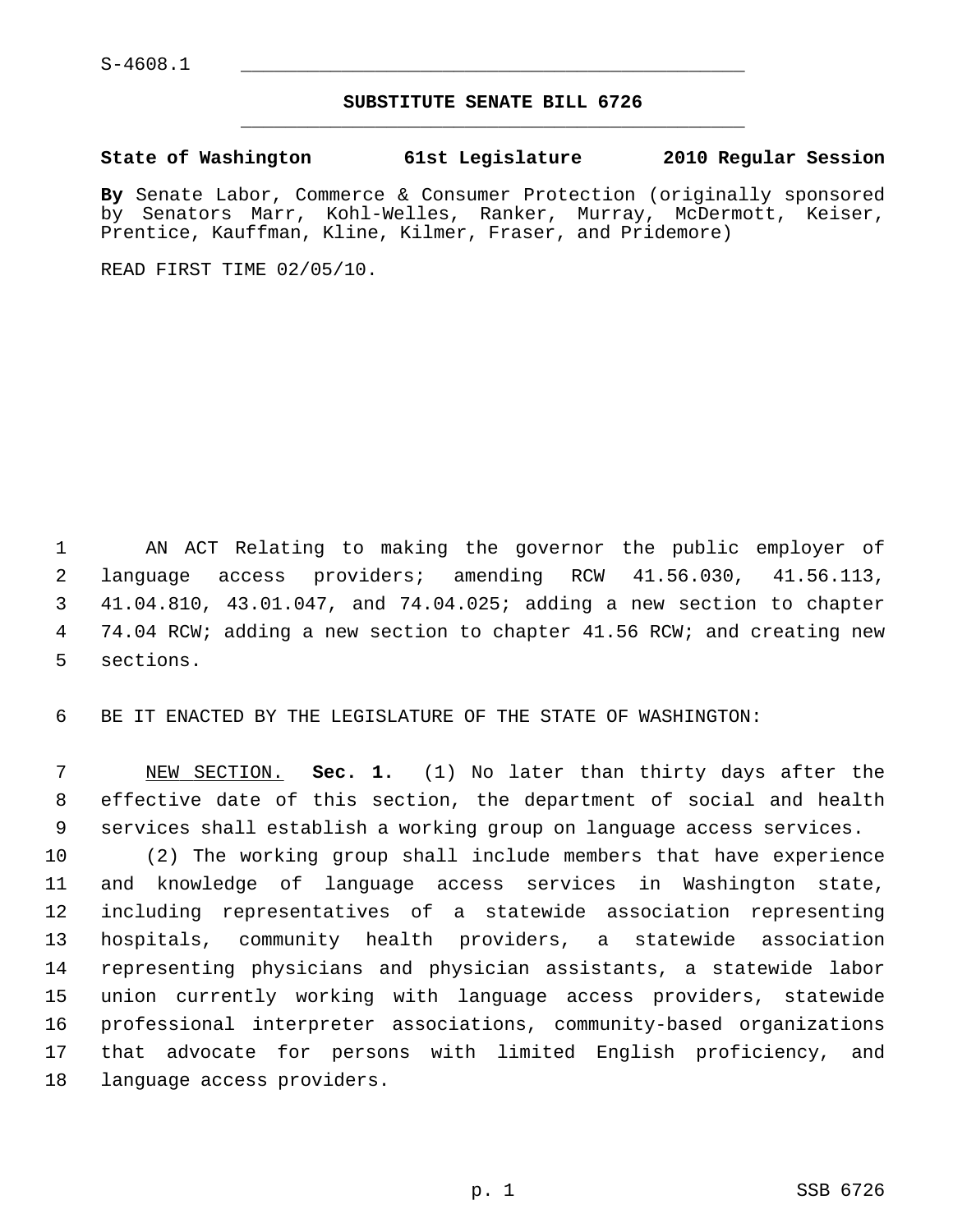1 (3) The working group shall develop a plan to improve the 2 efficiency and effectiveness of language access services. The plan 3 shall describe the best possible means by which the following criteria 4 are achieved: Administrative and overhead costs, including brokers and 5 language access agencies, are reduced by at least fifty percent; 6 timeliness and flexibility for medical providers is improved; the pool 7 of qualified interpreters is stabilized; and fraud and abuse are 8 prevented.

 9 (4) The department of social and health services shall report the 10 findings of the working group to the legislature and the governor no 11 later than September 30, 2010.

12 NEW SECTION. **Sec. 2.** A new section is added to chapter 74.04 RCW 13 to read as follows:

14 Upon expiration of the brokerage contracts in effect on January 1, 15 2010, the department shall discontinue using a brokerage system for the 16 delivery of language services.

17 NEW SECTION. **Sec. 3.** A new section is added to chapter 41.56 RCW 18 to read as follows:

19 (1) In addition to the entities listed in RCW 41.56.020, this 20 chapter applies to the governor with respect to language access 21 providers. Solely for the purposes of collective bargaining and as 22 expressly limited under subsections (2) and (3) of this section, the 23 governor is the public employer of language access providers who, 24 solely for the purposes of collective bargaining, are public employees. 25 The governor or the governor's designee shall represent the public 26 employer for bargaining purposes.

27 (2) There shall be collective bargaining, as defined in RCW 28 41.56.030, between the governor and language access providers, except 29 as follows:

30 (a) A statewide unit of all language access providers is the only 31 unit appropriate for purposes of collective bargaining under RCW 32 41.56.060;

33 (b) The exclusive bargaining representative of language access 34 providers in the unit specified in (a) of this subsection shall be the 35 representative chosen in an election conducted pursuant to RCW 36 41.56.070.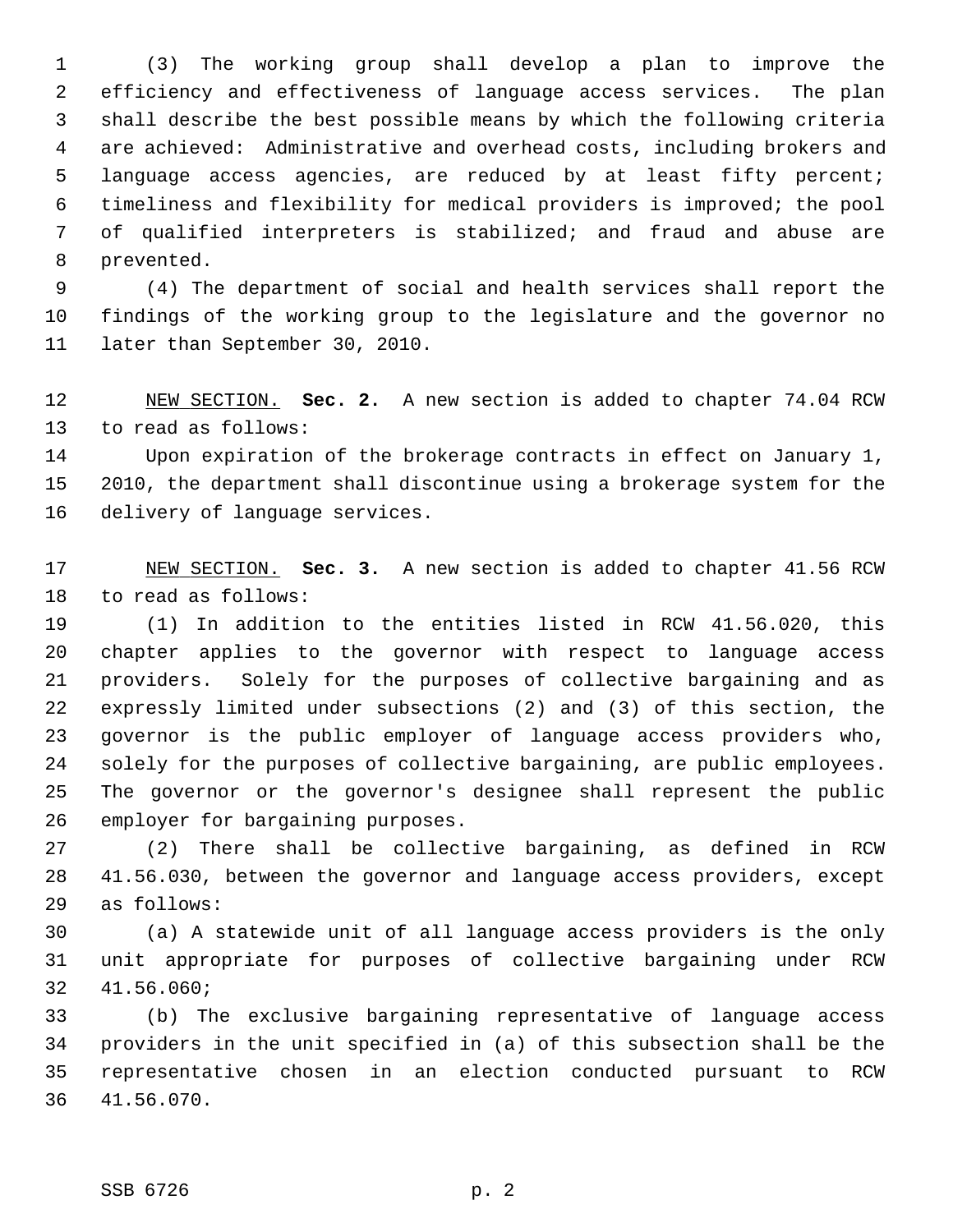1 Bargaining authorization cards furnished as the showing of interest 2 in support of any representation petition or motion for intervention 3 filed under this section are exempt from disclosure under chapter 42.56 4 RCW;

 5 (c) Notwithstanding the definition of "collective bargaining" in 6 RCW 41.56.030(4), the scope of collective bargaining for language 7 access providers under this section is limited solely to: (i) Economic 8 compensation; (ii) rules and procedures regarding payments, work rules, 9 and reimbursements; (iii) certification procedures, professional 10 development, and training; (iv) labor-management committees; (v) 11 grievance procedures; and (vi) other economic matters. Retirement 12 benefits are not subject to collective bargaining. By such obligation 13 neither party may be compelled to agree to a proposal or be required to 14 make a concession unless otherwise provided in this chapter;

15 (d) In addition to the entities listed in the mediation and 16 interest arbitration provisions of RCW 41.56.430 through 41.56.470 and 17 41.56.480, the provisions apply to the governor or the governor's 18 designee and the exclusive bargaining representative of language access 19 providers, except that:

20 (i) In addition to the factors to be taken into consideration by an 21 interest arbitration panel under RCW 41.56.465, the panel shall 22 consider the financial ability of the state to pay for the compensation 23 and benefit provisions of a collective bargaining agreement;

24 (ii) The decision of the arbitration panel is not binding on the 25 legislature and, if the legislature does not approve the request for 26 funds necessary to implement the compensation and benefit provisions of 27 the arbitrated collective bargaining agreement, the decision is not 28 binding on the state;

29 (e) Language access providers do not have the right to strike.

30 (3) Language access providers who are public employees solely for 31 the purposes of collective bargaining under subsection (1) of this 32 section are not, for that reason, employees of the state for any other 33 purpose. This section applies only to the governance of the collective 34 bargaining relationship between the employer and language access 35 providers as provided in subsections (1) and (2) of this section.

36 (4) Each party with whom the department of social and health 37 services contracts for language access services and each of their 38 subcontractors shall provide to the department an accurate list of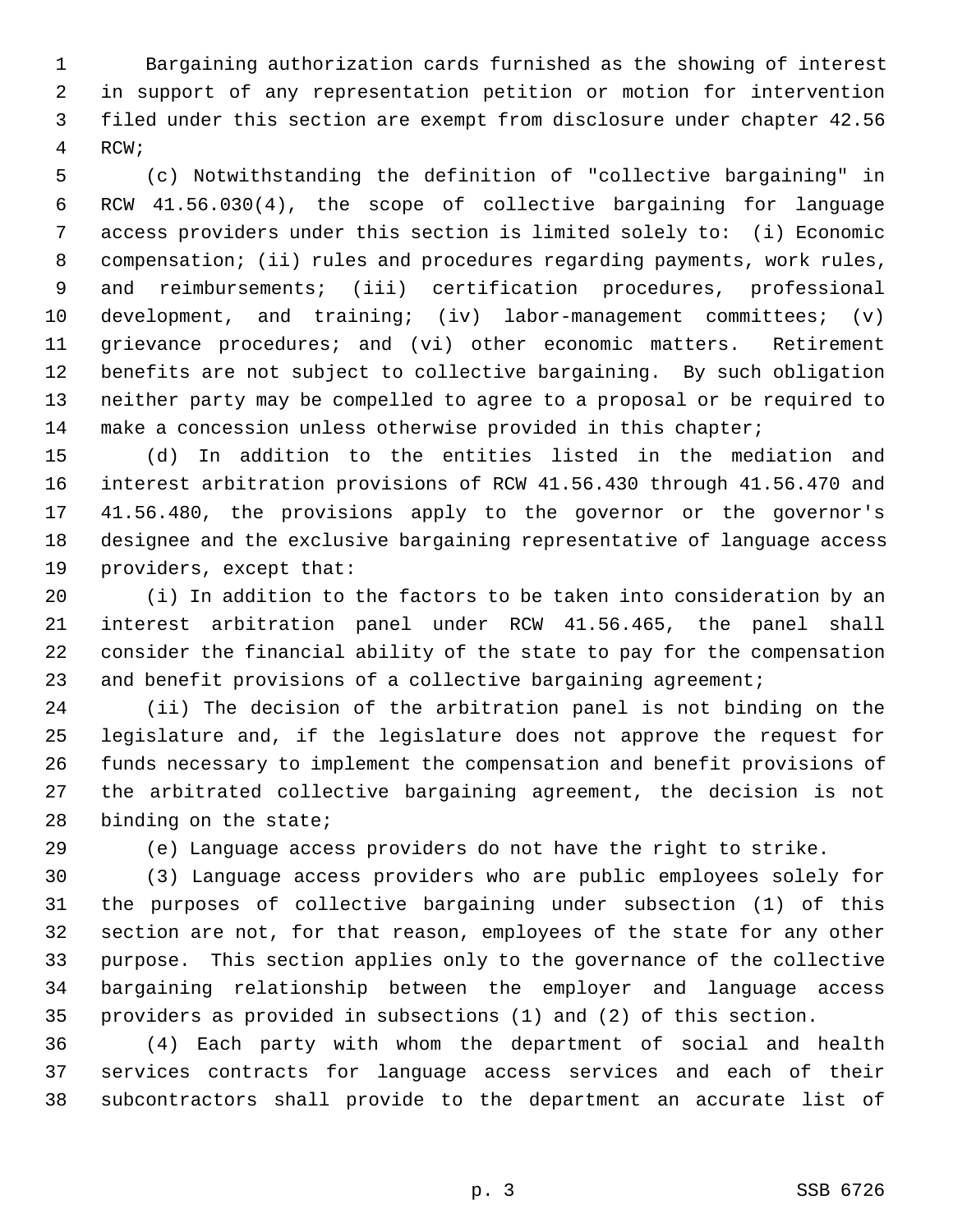1 language access providers, as defined in RCW 41.56.030, including their 2 names, addresses, and other contact information, annually by January 3 30th, except that initially the lists must be provided within thirty 4 days of the effective date of this section. The department shall, upon 5 request, provide a list of all language access providers, including 6 their names, addresses, and other contact information, to a labor union 7 seeking to represent language access providers.

8 (5) This section does not create or modify:

 9 (a) The department's obligation to comply with the federal statute 10 and regulations; and

11 (b) The legislature's right to make programmatic modifications to 12 the delivery of state services under chapter 74.04 RCW. The governor 13 may not enter into, extend, or renew any agreement under this chapter 14 that does not expressly reserve the legislative rights described in 15 this subsection.

16 (6) Upon meeting the requirements of subsection (7) of this 17 section, the governor must submit, as a part of the proposed biennial 18 or supplemental operating budget submitted to the legislature under RCW 19 43.88.030, a request for funds necessary to implement the compensation 20 and benefit provisions of a collective bargaining agreement entered 21 into under this section or for legislation necessary to implement the 22 agreement.

23 (7) A request for funds necessary to implement the compensation and 24 benefit provisions of a collective bargaining agreement entered into 25 under this section may not be submitted by the governor to the 26 legislature unless the request has been:

27 (a) Submitted to the director of financial management by October 28 1st prior to the legislative session at which the requests are to be 29 considered, except that, for initial negotiations under this section, 30 the request may not be submitted before July 1, 2010; and

31 (b) Certified by the director of financial management as 32 financially feasible for the state or reflective of a binding decision 33 of an arbitration panel reached under subsection (2)(d) of this 34 section.

35 (8) The legislature must approve or reject the submission of the 36 request for funds as a whole. If the legislature rejects or fails to 37 act on the submission, any collective bargaining agreement must be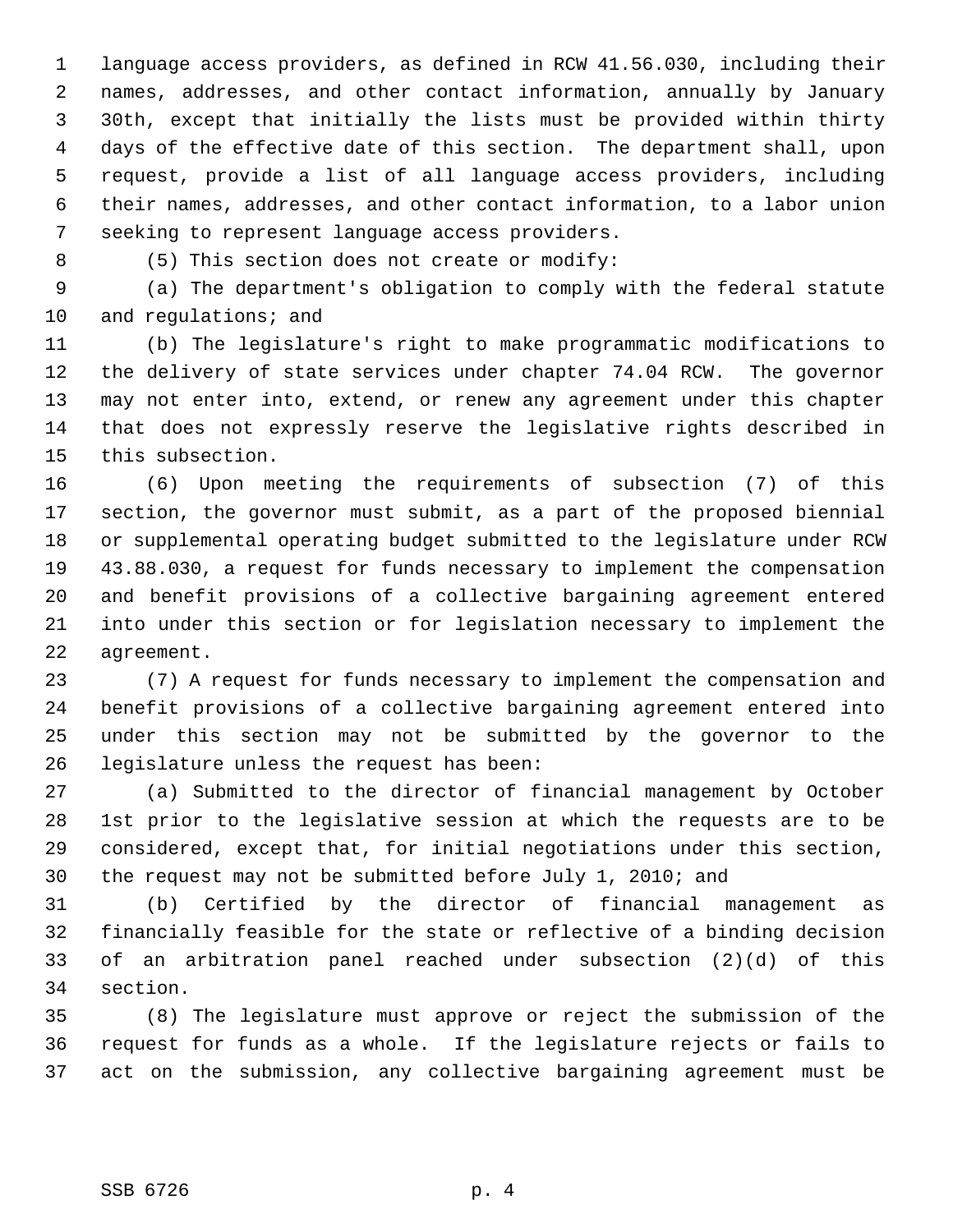1 reopened for the sole purpose of renegotiating the funds necessary to 2 implement the agreement.

 3 (9) If, after the compensation and benefit provisions of an 4 agreement are approved by the legislature, a significant revenue 5 shortfall occurs resulting in reduced appropriations, as declared by 6 proclamation of the governor or by resolution of the legislature, both 7 parties shall immediately enter into collective bargaining for a 8 mutually agreed upon modification of the agreement.

 9 (10) After the expiration date of any collective bargaining 10 agreement entered into under this section, all of the terms and 11 conditions specified in the agreement remain in effect until the 12 effective date of a subsequent agreement, not to exceed one year from 13 the expiration date stated in the agreement.

14 (11) In enacting this section, the legislature intends to provide 15 state action immunity under federal and state antitrust laws for the 16 joint activities of language access providers and their exclusive 17 bargaining representative to the extent the activities are authorized 18 by this chapter.

19 **Sec. 4.** RCW 41.56.030 and 2007 c 184 s 2 are each amended to read 20 as follows:

21 As used in this chapter:

22 (1) "Public employer" means any officer, board, commission, 23 council, or other person or body acting on behalf of any public body 24 governed by this chapter, or any subdivision of such public body. For 25 the purposes of this section, the public employer of district court or 26 superior court employees for wage-related matters is the respective 27 county legislative authority, or person or body acting on behalf of the 28 legislative authority, and the public employer for nonwage-related 29 matters is the judge or judge's designee of the respective district 30 court or superior court.

31 (2) "Public employee" means any employee of a public employer 32 except any person (a) elected by popular vote, or (b) appointed to 33 office pursuant to statute, ordinance or resolution for a specified 34 term of office as a member of a multimember board, commission, or 35 committee, whether appointed by the executive head or body of the 36 public employer, or (c) whose duties as deputy, administrative 37 assistant or secretary necessarily imply a confidential relationship to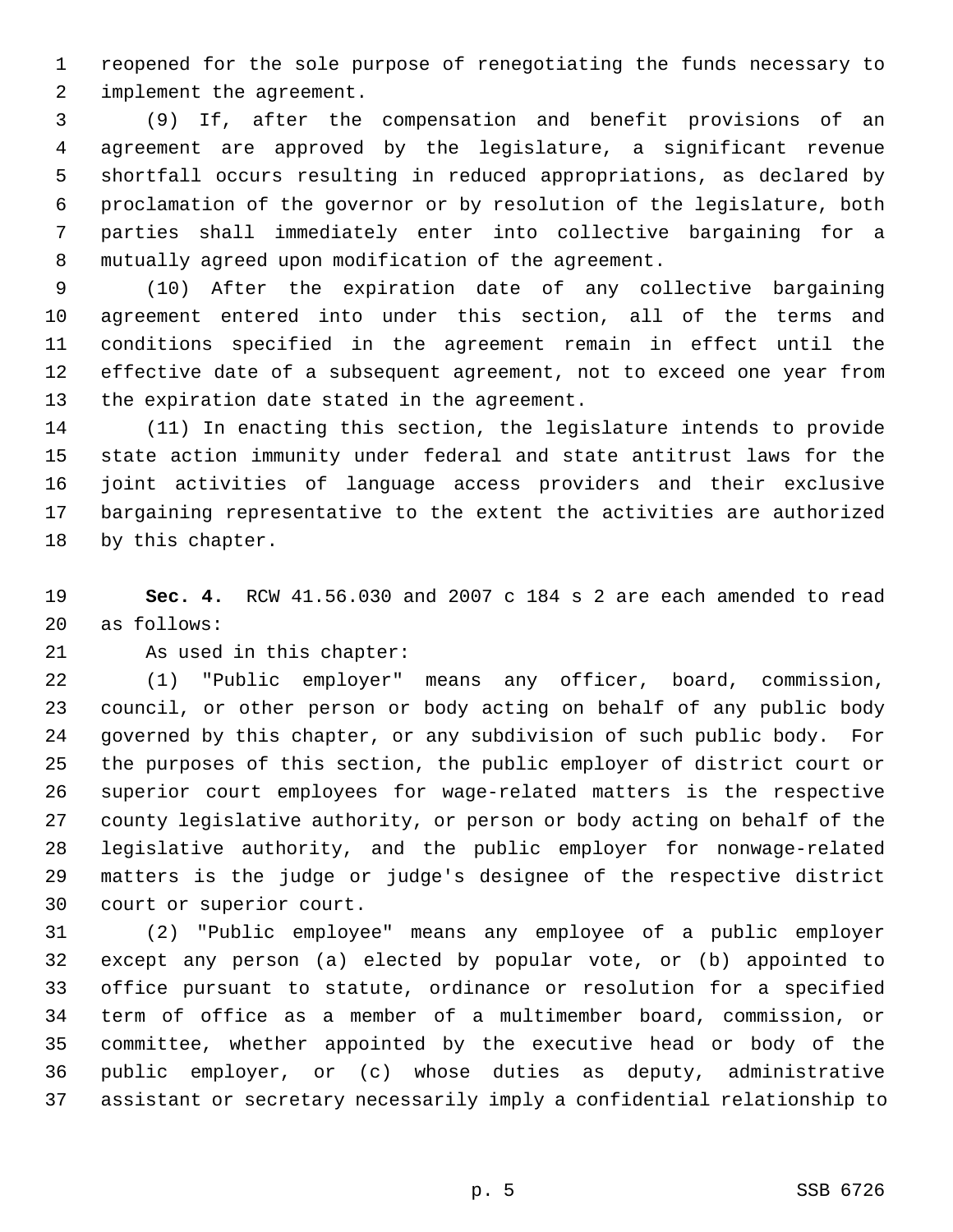1 (i) the executive head or body of the applicable bargaining unit, or 2 (ii) any person elected by popular vote, or (iii) any person appointed 3 to office pursuant to statute, ordinance or resolution for a specified 4 term of office as a member of a multimember board, commission, or 5 committee, whether appointed by the executive head or body of the 6 public employer, or (d) who is a court commissioner or a court 7 magistrate of superior court, district court, or a department of a 8 district court organized under chapter 3.46 RCW, or (e) who is a 9 personal assistant to a district court judge, superior court judge, or 10 court commissioner. For the purpose of (e) of this subsection, no more 11 than one assistant for each judge or commissioner may be excluded from 12 a bargaining unit.

13 (3) "Bargaining representative" means any lawful organization which 14 has as one of its primary purposes the representation of employees in 15 their employment relations with employers.

16 (4) "Collective bargaining" means the performance of the mutual 17 obligations of the public employer and the exclusive bargaining 18 representative to meet at reasonable times, to confer and negotiate in 19 good faith, and to execute a written agreement with respect to 20 grievance procedures and collective negotiations on personnel matters, 21 including wages, hours and working conditions, which may be peculiar to 22 an appropriate bargaining unit of such public employer, except that by 23 such obligation neither party shall be compelled to agree to a proposal 24 or be required to make a concession unless otherwise provided in this 25 chapter.

26 (5) "Commission" means the public employment relations commission.

27 (6) "Executive director" means the executive director of the 28 commission.

29 (7) "Uniformed personnel" means: (a) Law enforcement officers as 30 defined in RCW 41.26.030 employed by the governing body of any city or 31 town with a population of two thousand five hundred or more and law 32 enforcement officers employed by the governing body of any county with 33 a population of ten thousand or more; (b) correctional employees who 34 are uniformed and nonuniformed, commissioned and noncommissioned 35 security personnel employed in a jail as defined in RCW 36 70.48.020( $(\frac{5}{2})$ ) (9), by a county with a population of seventy thousand 37 or more, and who are trained for and charged with the responsibility of 38 controlling and maintaining custody of inmates in the jail and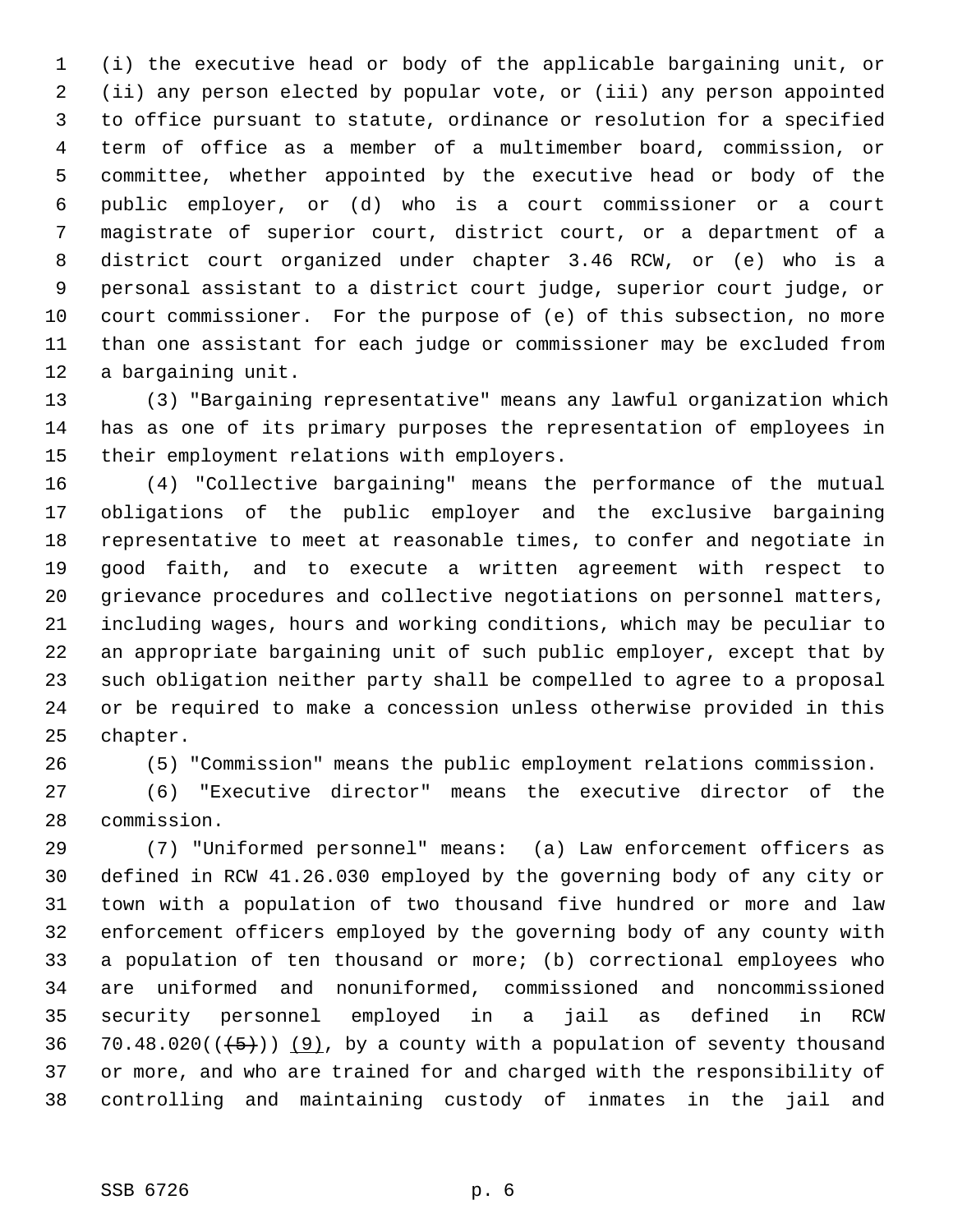1 safeguarding inmates from other inmates; (c) general authority 2 Washington peace officers as defined in RCW 10.93.020 employed by a 3 port district in a county with a population of one million or more; (d) 4 security forces established under RCW 43.52.520; (e) firefighters as 5 that term is defined in RCW 41.26.030; (f) employees of a port district 6 in a county with a population of one million or more whose duties 7 include crash fire rescue or other firefighting duties; (g) employees 8 of fire departments of public employers who dispatch exclusively either 9 fire or emergency medical services, or both; or (h) employees in the 10 several classes of advanced life support technicians, as defined in RCW 11 18.71.200, who are employed by a public employer.

12 (8) "Institution of higher education" means the University of 13 Washington, Washington State University, Central Washington University, 14 Eastern Washington University, Western Washington University, The 15 Evergreen State College, and the various state community colleges.

16 (9) "Home care quality authority" means the authority under chapter 17 74.39A RCW.

18 (10) "Individual provider" means an individual provider as defined 19 in RCW 74.39A.240(4) who, solely for the purposes of collective 20 bargaining, is a public employee as provided in RCW 74.39A.270.

21 (11) "Child care subsidy" means a payment from the state through a 22 child care subsidy program established pursuant to RCW 74.12.340 or 23 74.08A.340, 45 C.F.R. Sec. 98.1 through 98.17, or any successor 24 program.

25 (12) "Family child care provider" means a person who: (a) Provides 26 regularly scheduled care for a child or children in the home of the 27 provider or in the home of the child or children for periods of less 28 than twenty-four hours or, if necessary due to the nature of the 29 parent's work, for periods equal to or greater than twenty-four hours; 30 (b) receives child care subsidies; and (c) is either licensed by the 31 state under RCW 74.15.030 or is exempt from licensing under chapter 32 74.15 RCW.

33 (13) "Adult family home provider" means a provider as defined in 34 RCW 70.128.010 who receives payments from the medicaid and state-funded 35 long-term care programs.

36 (14)(a) "Language access provider" means any independent contractor 37 who provides spoken language interpreter services for department of 38 social and health services appointments or medicaid enrollee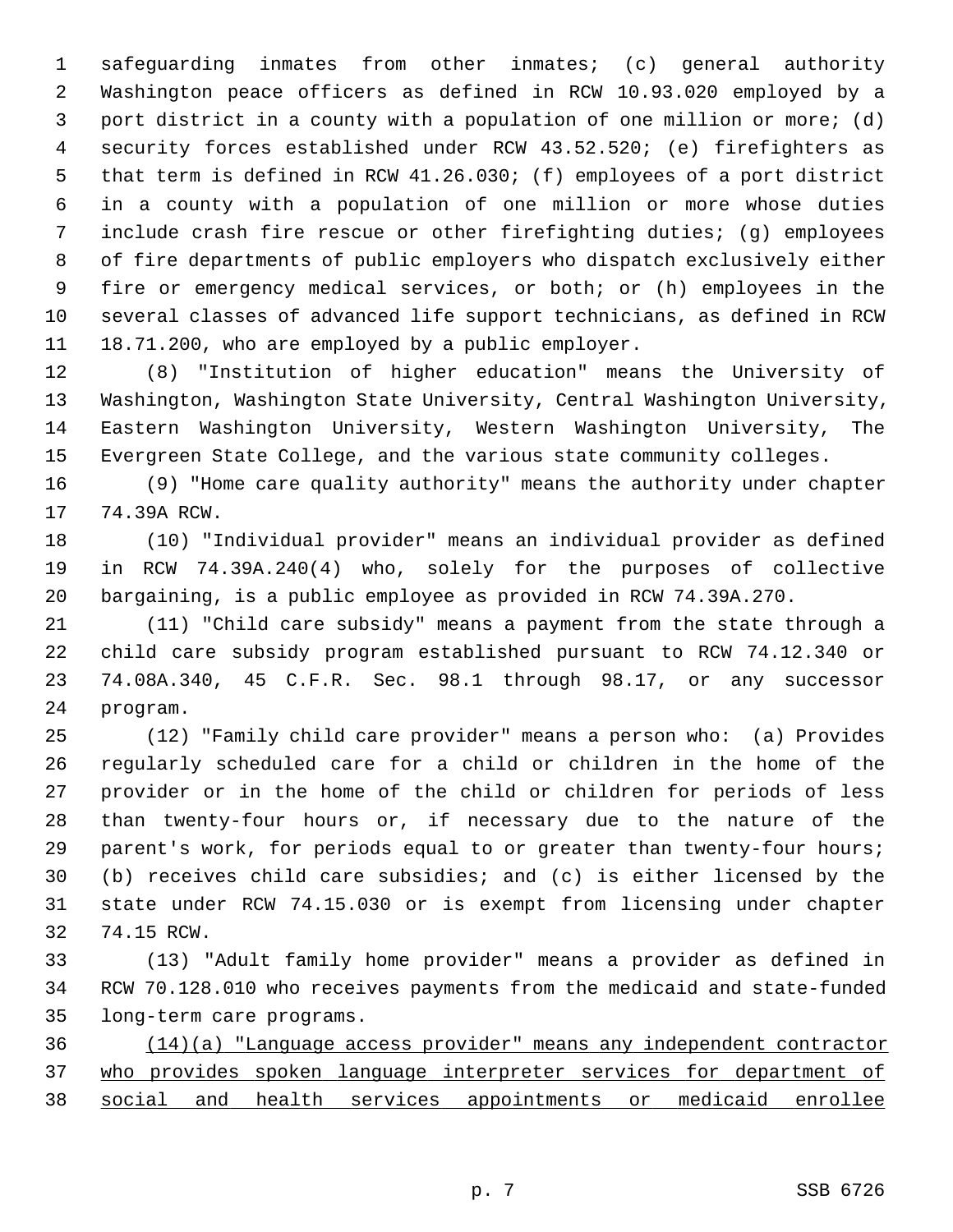1 appointments, or provided these services on or after January 1, 2009, 2 and before the effective date of this section, whether paid by a 3 broker, foreign language agency, or the department.

 4 (b) "Language access provider" does not mean an owner, manager, or 5 employee of a broker or a language access agency.

 6 **Sec. 5.** RCW 41.56.113 and 2007 c 184 s 3 are each amended to read 7 as follows:

 8 (1) Upon the written authorization of an individual provider, a 9 family child care provider,  $((\theta \hat{r}))$  an adult family home provider, or a 10 language access provider within the bargaining unit and after the 11 certification or recognition of the bargaining unit's exclusive 12 bargaining representative, the state as payor, but not as the employer, 13 shall, subject to subsection (3) of this section, deduct from the 14 payments to an individual provider, a family child care provider, 15  $((\theta \cdot \hat{r}))$  an adult family home provider, or a language access provider the 16 monthly amount of dues as certified by the secretary of the exclusive 17 bargaining representative and shall transmit the same to the treasurer 18 of the exclusive bargaining representative.

19 (2) If the governor and the exclusive bargaining representative of 20 a bargaining unit of individual providers, family child care providers, 21 ((or)) adult family home providers, or language access providers enter 22 into a collective bargaining agreement that:

23 (a) Includes a union security provision authorized in RCW 24 41.56.122, the state as payor, but not as the employer, shall, subject 25 to subsection (3) of this section, enforce the agreement by deducting 26 from the payments to bargaining unit members the dues required for 27 membership in the exclusive bargaining representative, or, for 28 nonmembers thereof, a fee equivalent to the dues; or

29 (b) Includes requirements for deductions of payments other than the 30 deduction under (a) of this subsection, the state, as payor, but not as 31 the employer, shall, subject to subsection (3) of this section, make 32 such deductions upon written authorization of the individual provider, 33 family child care provider, ((or)) adult family home provider, or 34 language access provider.

35 (3)(a) The initial additional costs to the state in making 36 deductions from the payments to individual providers, family child care 37 providers, ((and)) adult family home providers, and language access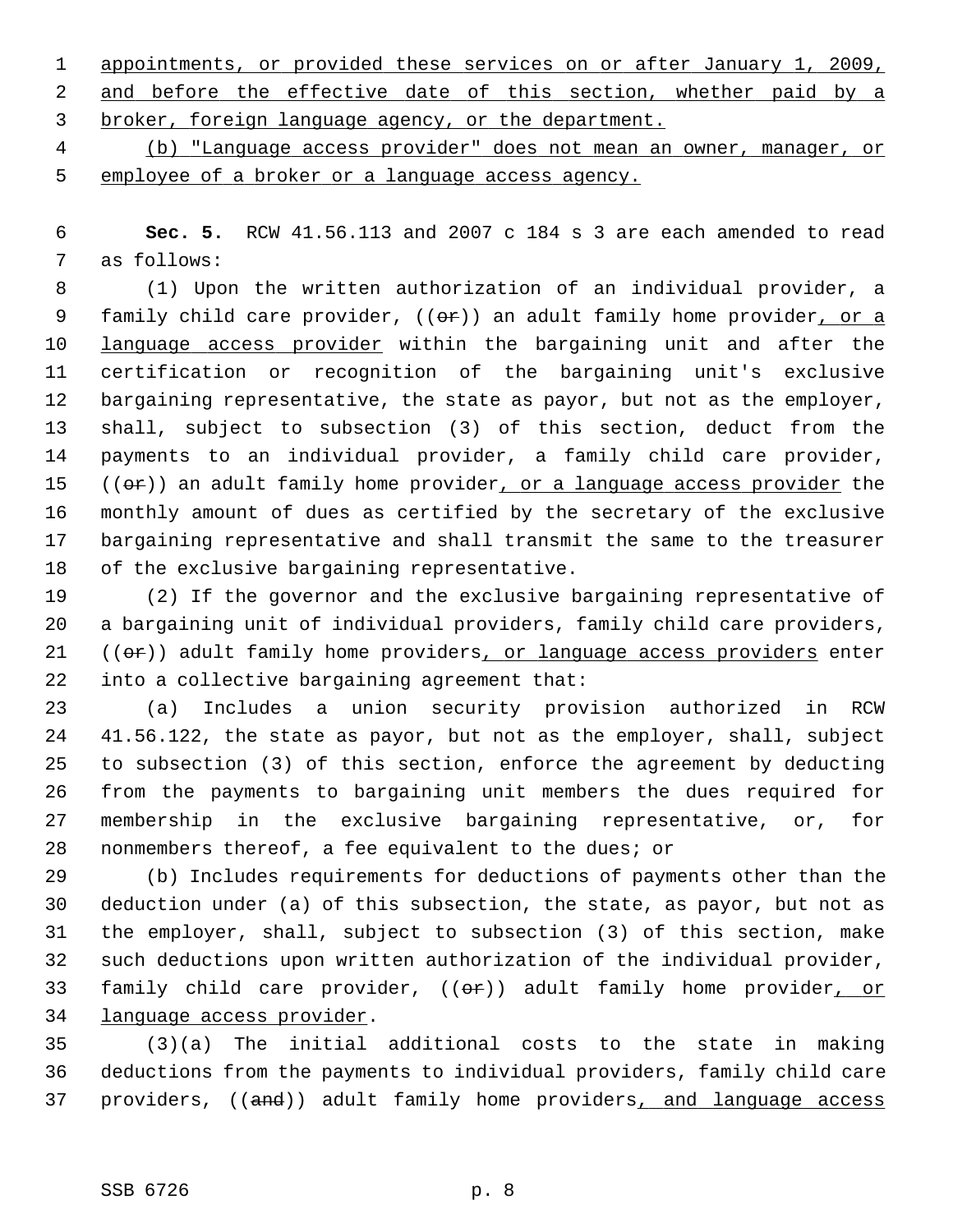1 providers under this section shall be negotiated, agreed upon in 2 advance, and reimbursed to the state by the exclusive bargaining 3 representative.

 4 (b) The allocation of ongoing additional costs to the state in 5 making deductions from the payments to individual providers, family 6 child care providers,  $((\theta \hat{r}))$  adult family home providers, or language 7 access providers under this section shall be an appropriate subject of 8 collective bargaining between the exclusive bargaining representative 9 and the governor unless prohibited by another statute. If no 10 collective bargaining agreement containing a provision allocating the 11 ongoing additional cost is entered into between the exclusive 12 bargaining representative and the governor, or if the legislature does 13 not approve funding for the collective bargaining agreement as provided 14 in RCW 74.39A.300, 41.56.028, or 41.56.029, as applicable, the ongoing 15 additional costs to the state in making deductions from the payments to 16 individual providers, family child care providers,  $((\theta \hat{r}))$  adult family 17 home providers, or language access providers under this section shall 18 be negotiated, agreed upon in advance, and reimbursed to the state by 19 the exclusive bargaining representative.

20 (4) The governor and the exclusive bargaining representative of a 21 bargaining unit of family child care providers may not enter into a 22 collective bargaining agreement that contains a union security 23 provision unless the agreement contains a process, to be administered 24 by the exclusive bargaining representative of a bargaining unit of 25 family child care providers, for hardship dispensation for license-26 exempt family child care providers who are also temporary assistance 27 for needy families recipients or WorkFirst participants.

28 **Sec. 6.** RCW 41.04.810 and 2007 c 184 s 4 are each amended to read 29 as follows:

30 Individual providers, as defined in RCW 74.39A.240, and family 31 child care providers, ((as defined in RCW 41.56.030, and)) adult family 32 home providers, and language access providers, all as defined in RCW 33 41.56.030, are not employees of the state or any of its political 34 subdivisions and are specifically and entirely excluded from all 35 provisions of this title, except as provided in RCW 74.39A.270, 36 41.56.028, and 41.56.029.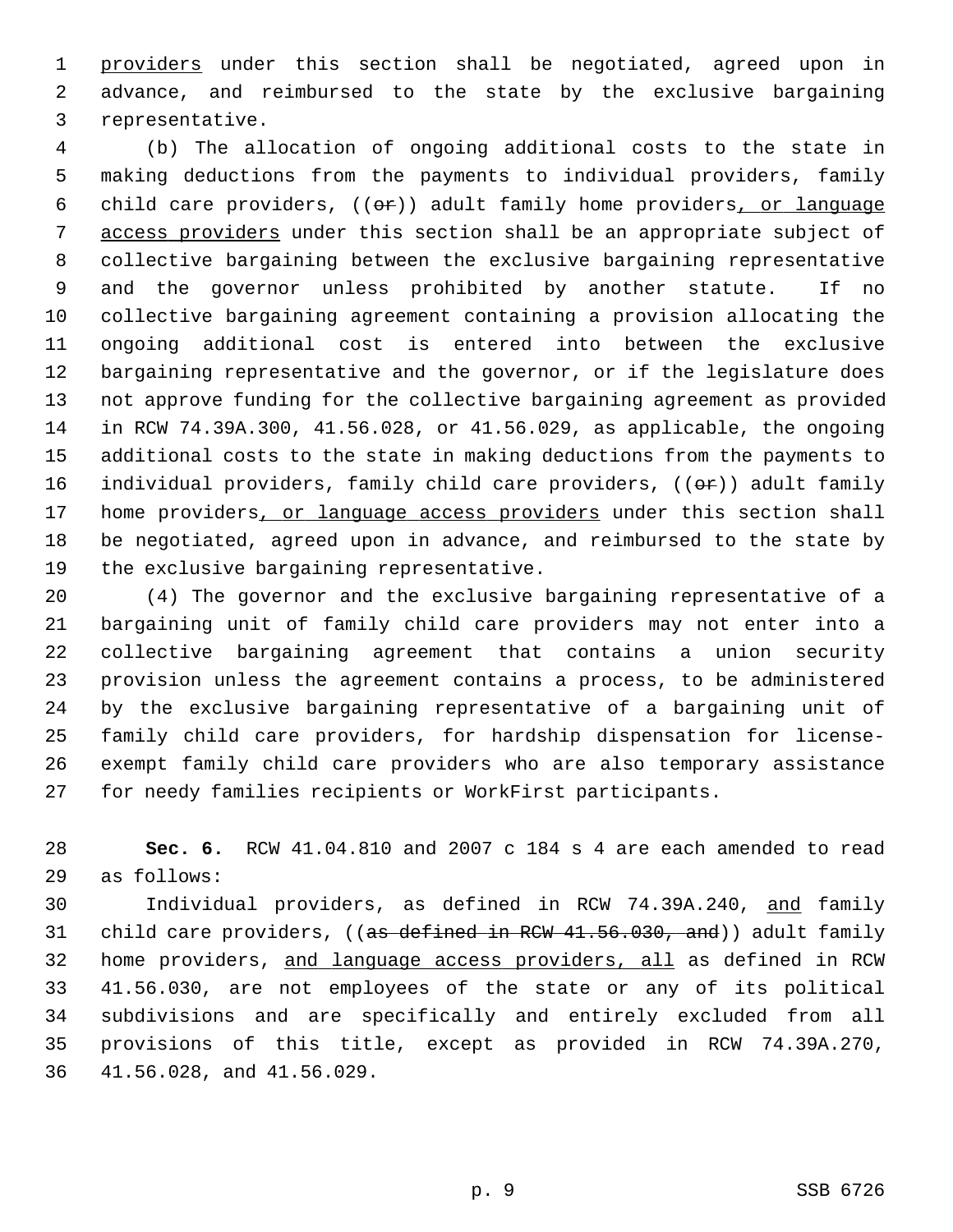1 **Sec. 7.** RCW 43.01.047 and 2007 c 184 s 5 are each amended to read 2 as follows:

 3 RCW 43.01.040 through 43.01.044 do not apply to individual 4 providers under RCW 74.39A.220 through 74.39A.300, family child care 5 providers under RCW 41.56.028, or adult family home providers under RCW 6 41.56.029, or language access providers under section 3 of this act.

 7 **Sec. 8.** RCW 74.04.025 and 1998 c 245 s 143 are each amended to 8 read as follows:

 9 (1) The department and the office of administrative hearings shall 10 ensure that bilingual services are provided to non-English speaking 11 applicants and recipients. The services shall be provided to the 12 extent necessary to assure that non-English speaking persons are not 13 denied, or unable to obtain or maintain, services or benefits because 14 of their inability to speak English.

15 (2) If the number of non-English speaking applicants or recipients 16 sharing the same language served by any community service office client 17 contact job classification equals or exceeds fifty percent of the 18 average caseload of a full-time position in such classification, the 19 department shall, through attrition, employ bilingual personnel to 20 serve such applicants or recipients.

21 (3) Regardless of the applicant or recipient caseload of any 22 community service office, each community service office shall ensure 23 that bilingual services required to supplement the community service 24 office staff are provided through contracts with ((interpreters, local 25 agencies, or other community resources) language access providers.

26 (4) The department shall certify, authorize, and qualify language access providers in a manner consistent with any collective bargaining agreement entered into pursuant to section 3 of this act as needed to maintain a pool of certified, authorized, and qualified providers.

30 (5) Initial client contact materials shall inform clients in all 31 primary languages of the availability of interpretation services for 32 non-English speaking persons. Basic informational pamphlets shall be 33 translated into all primary languages.

 $(1 + 5)$ ) (6) To the extent all written communications directed to 35 applicants or recipients are not in the primary language of the 36 applicant or recipient, the department and the office of administrative 37 hearings shall include with the written communication a notice in all